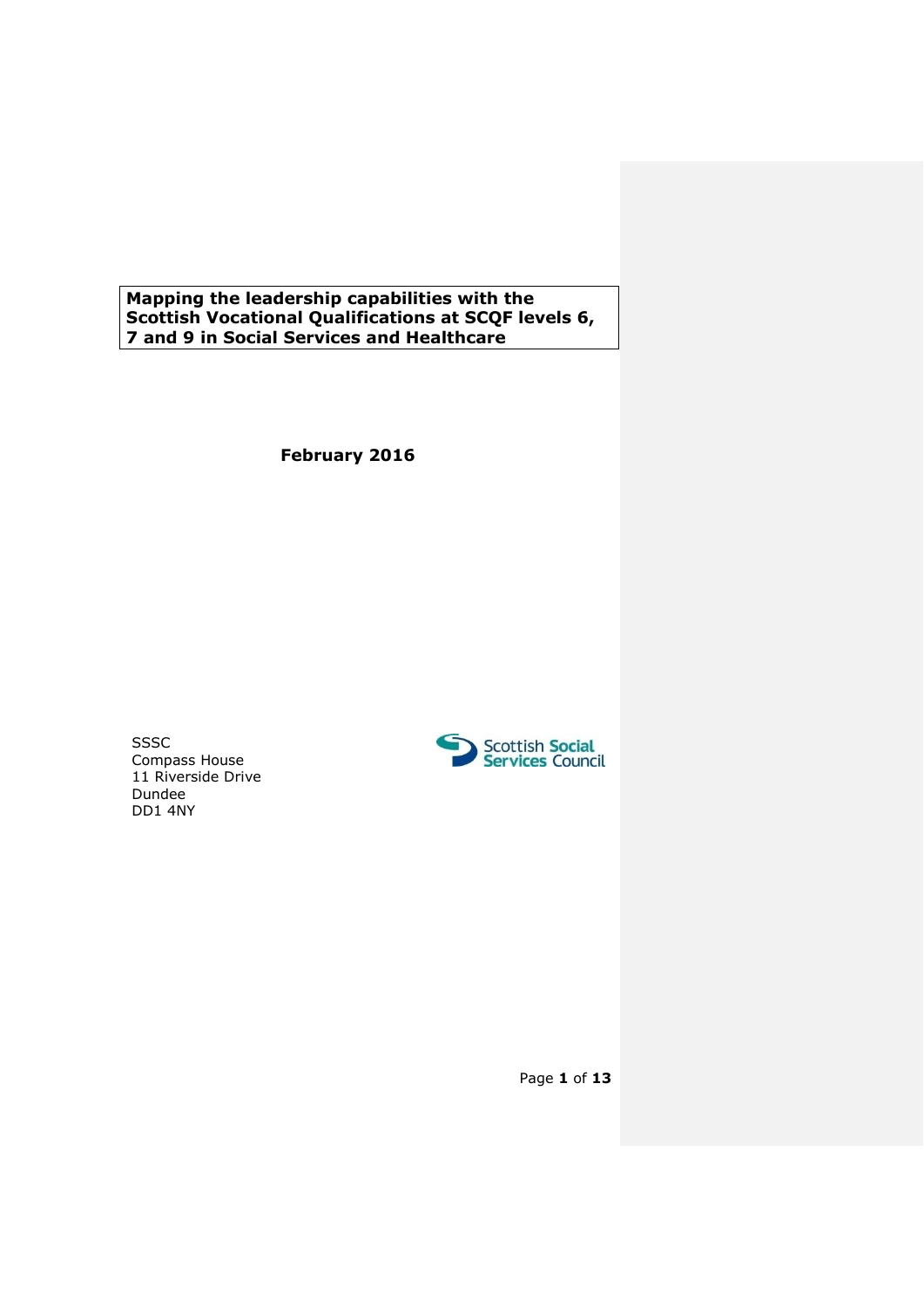## **1. Introduction**

This guidance details the outcomes from the mapping carried out for the Scottish Social Services Council (SSSC) to identify how and where the National Occupational Standards (NOS) within Scottish Vocational Qualifications (SVQ) at Scottish Credit and Qualifications Framework (SCQF) levels 6, 7 and 9 Social Services and Healthcare map against the six leadership capabilities.

This guidance describes how the mapping can inform leadership development and support the achievement of qualifications in practice. We have included examples from practice to illustrate this.

This guidance allows frontline workers, their managers, supervisors and training providers or assessors to:

- use the mapping exercise to identify, within the worker's job role:
	- o where leadership capabilities are required
	- o how leadership capabilities can be developed
	- o how leadership capabilities can be evidenced.
- identify links between the NOS and the leadership capabilities.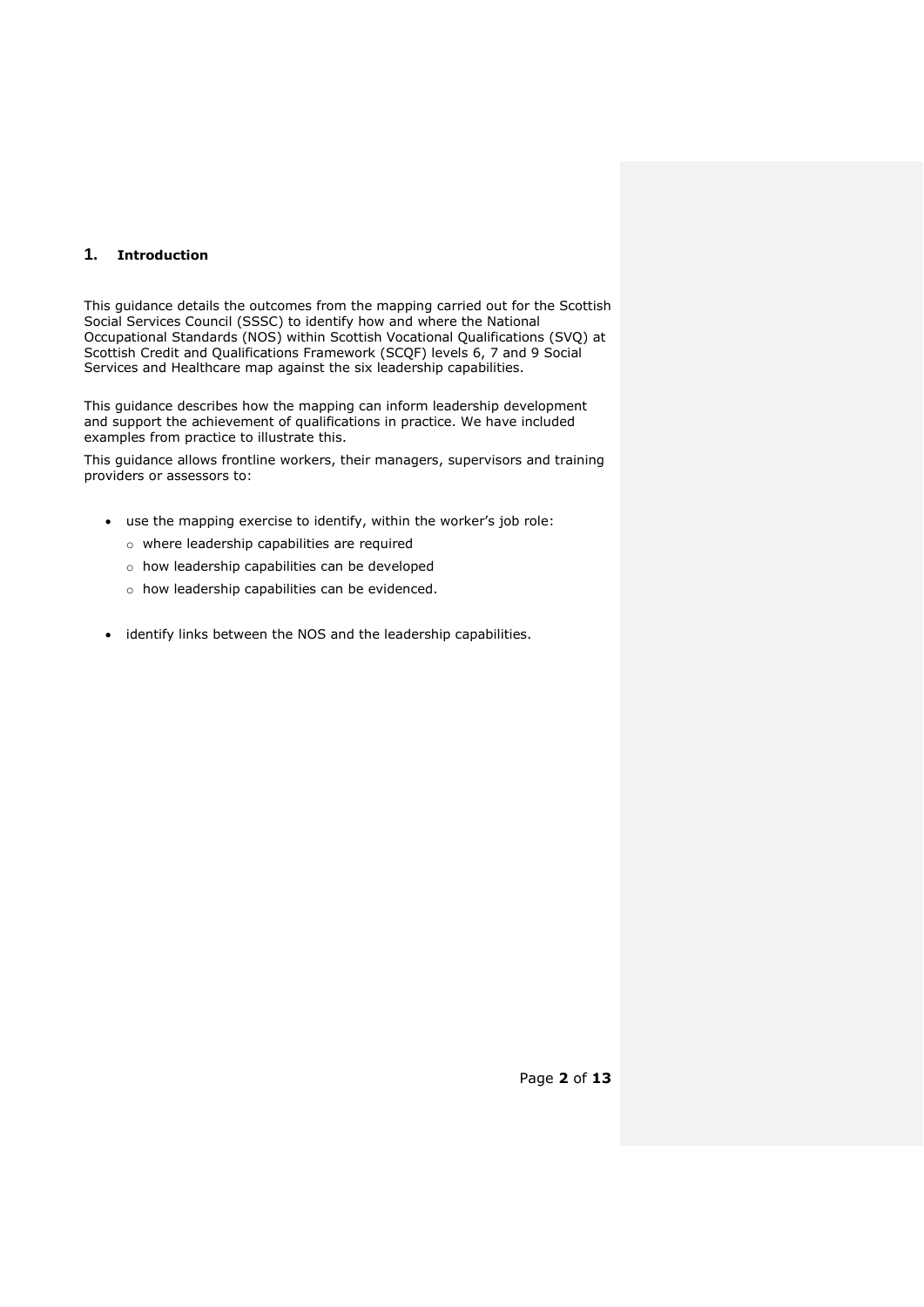| Tools to support your leadership<br>2.                                                                                                                                                                                                                                                                                                                                                                              |                                                      |
|---------------------------------------------------------------------------------------------------------------------------------------------------------------------------------------------------------------------------------------------------------------------------------------------------------------------------------------------------------------------------------------------------------------------|------------------------------------------------------|
| There are three main tools which should be used together to support your<br>practice.                                                                                                                                                                                                                                                                                                                               |                                                      |
| a. Leadership capability grids                                                                                                                                                                                                                                                                                                                                                                                      |                                                      |
| You should use the relevant eadership capability grids for the NOS you are using<br>to develop your leadership capability. The detailed mapping for each NOS was<br>carried out at knowledge and performance level. Each NOS has a specific<br>leadership capability grid. These grids highlight the links between the leadership<br>capabilities, at the theme of indicator from the Step into Leadership website. | Commented [d1]: Hyperlink to suite of grids          |
| At the beginning of each grid a summary is provided of the assumptions<br>regarding how leadership may be demonstrated at the SVQ level for that NOS.                                                                                                                                                                                                                                                               |                                                      |
| b. Leadership capability ready reckoner for Managers and Frontline<br><b>Workers</b>                                                                                                                                                                                                                                                                                                                                | <b>Commented [d2]:</b> Hyperlink to a blank reckoner |
| Leadership capability ready reckoners provide a visual representation of the<br>leadership capabilities in the form of a spider's web. Workers are encouraged to<br>colour in different leadership capability themes which will show them (and,<br>where appropriate, their assessor or line manager) how they are progressing in<br>relation to each.                                                              |                                                      |
| Illustrations of how to use the leadership capability ready reckoners are included<br>in the examples from practice.                                                                                                                                                                                                                                                                                                |                                                      |
| c. Leadership capability evidence collection tool                                                                                                                                                                                                                                                                                                                                                                   | <b>Commented [d3]: Hyperlink to a blank tool</b>     |
| There is an evidence collection tool to help support evidence collection against<br>the leadership capability grids. The tool provides space for workers to note their<br>evidence for the leadership capabilities against a particular NOS.                                                                                                                                                                        |                                                      |
| There are two evidence collection tools:                                                                                                                                                                                                                                                                                                                                                                            |                                                      |
| one for frontline workers to be used with those working with the SVQ level<br>2 and 3 NOS                                                                                                                                                                                                                                                                                                                           |                                                      |
| one for managers for those working with SVQ level 4 NOS.<br>$\bullet$                                                                                                                                                                                                                                                                                                                                               |                                                      |
| 3. Examples from practice                                                                                                                                                                                                                                                                                                                                                                                           |                                                      |
| The following examples show how a worker undertaking different levels of study<br>can use the mapping and supporting tools:                                                                                                                                                                                                                                                                                         |                                                      |
| for SCQF level 6 the example shows emerging practice (Jane)<br>$\bullet$                                                                                                                                                                                                                                                                                                                                            |                                                      |
| for SCQF level 7 the examples show accomplished practice (Luke and Moira)                                                                                                                                                                                                                                                                                                                                           |                                                      |
| for SCQF level 9 the example shows established and accomplished practice<br>(Ashley).                                                                                                                                                                                                                                                                                                                               |                                                      |
| Page 3 of 13                                                                                                                                                                                                                                                                                                                                                                                                        |                                                      |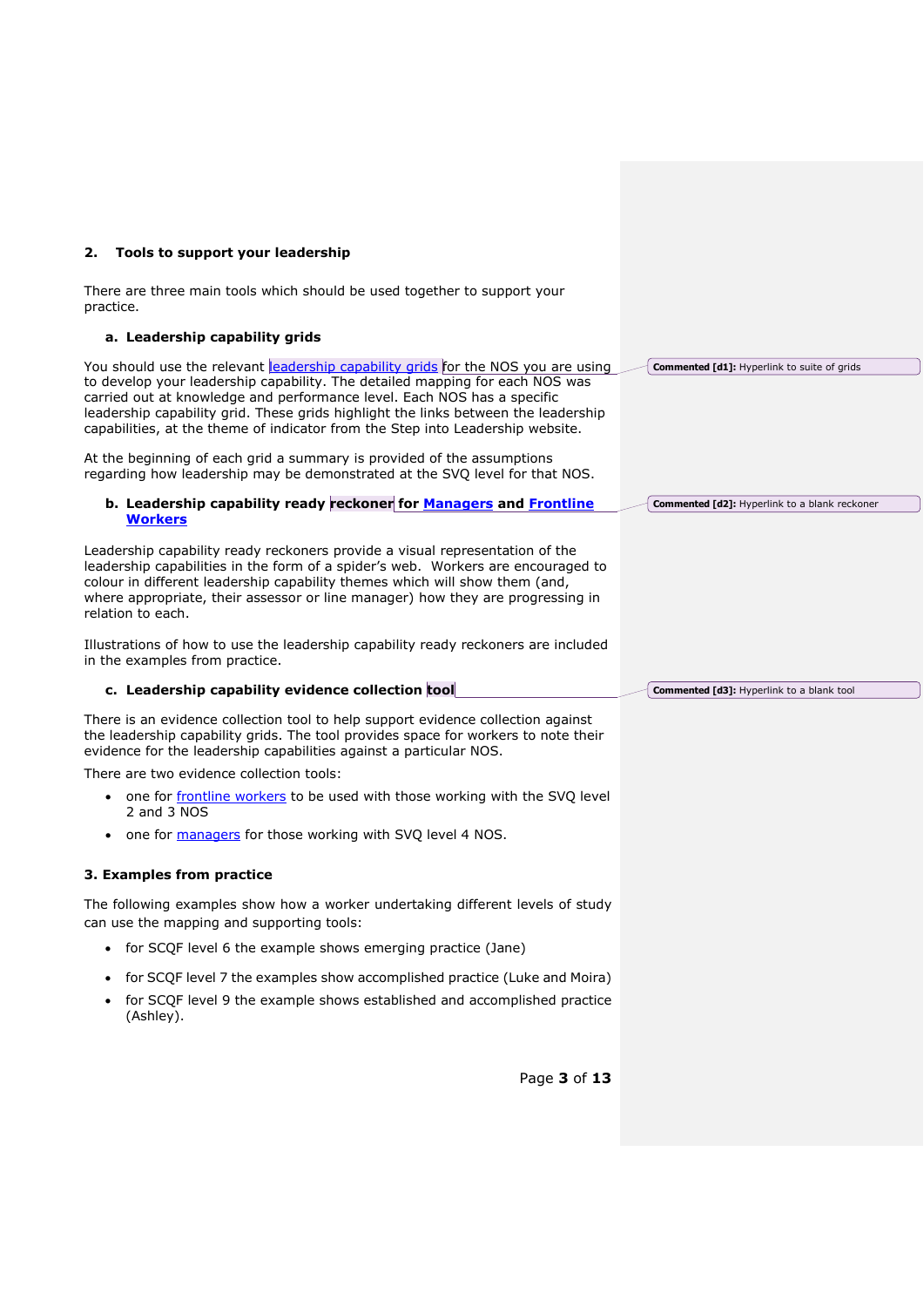#### **SCQF level 6 Leadership emerging in practice: Jane**

Jane is a support worker in the community for people with physical care needs. Jane has recently started doing her SVQ in Social Services and Healthcare at SCQF 6 and is very committed to the individuals she works with. Jane's assessor, Qamar, wants to develop Jane's confidence and self-esteem when providing support to individuals, especially when working with others and sometimes when working with carers. Qamar discusses the leadership capabilities indicators for frontline workers with Jane's manager, explaining how looking at these in relation to the NOS units will help Jane see how she is demonstrating emerging leadership capabilities when working as part of her team and with the individuals she has responsibility for.

Qamar and Jane discuss where she might demonstrate leadership capabilities relating to the mandatory NOS and two optional NOS units (listed below) she is doing.

SCDHSC027: Support individuals in their daily living SCDHSC227: Contribute to working in partnership with carers

Qamar talks Jane through the emerging stage of the leadership capabilities indicators for frontline workers, using these in conjunction with the leadership capability ready reckoner. Jane colours in (see Figure 1) the reckoner to help her see the emerging leadership capabilities she might generate evidence for as she works through her SVQ.

Qamar supports Jane during her SVQ to discuss the leadership capabilities she is (indirectly) demonstrating using the leadership capability grids as she fulfils the NOS requirements and encourages her to use the leadership capability evidence record tool to write about this.

Having a clearer awareness of her own leadership skills raises Jane's self-esteem and helps her to work more effectively with others.

Page **4** of **13**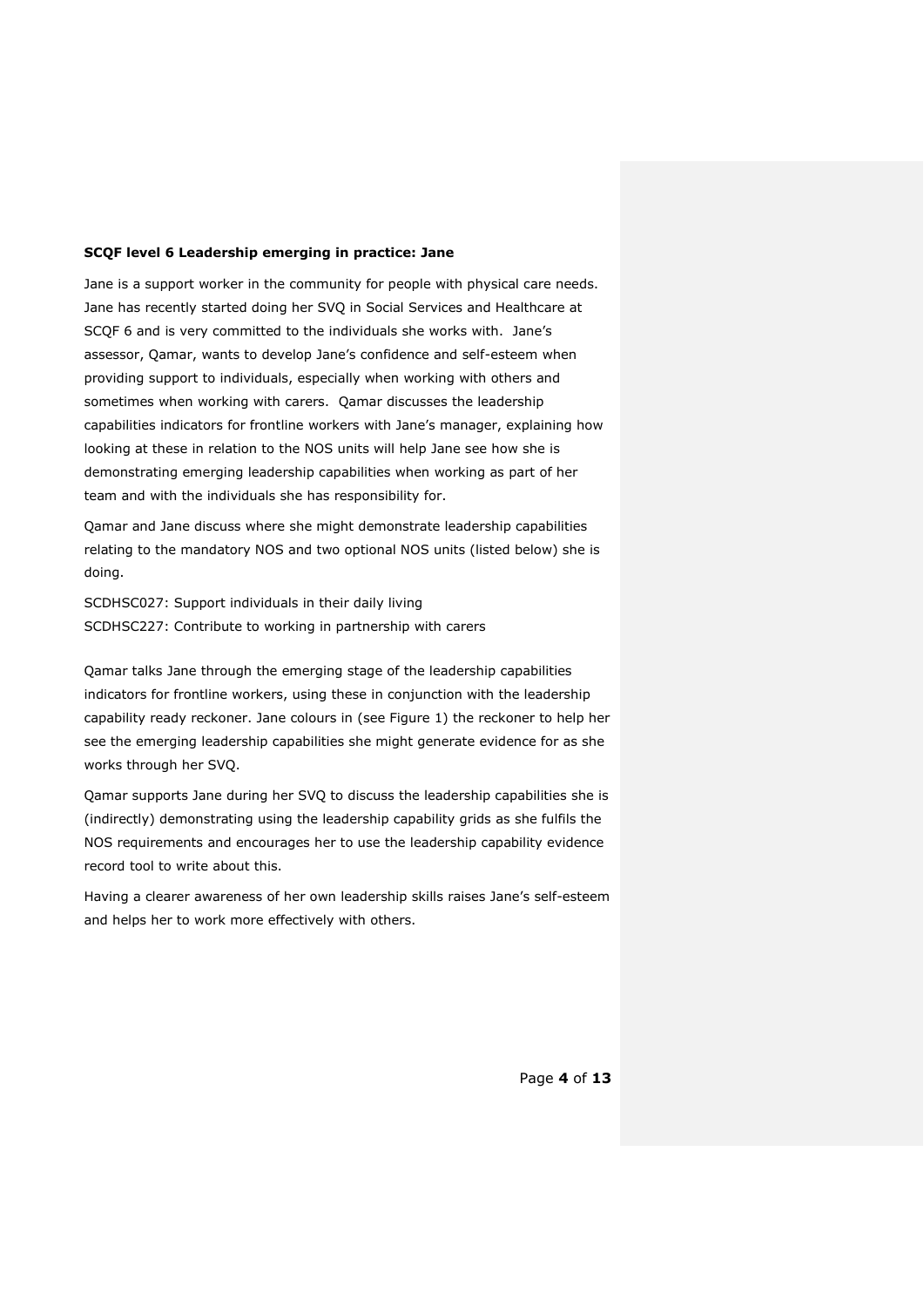

**Figure 1 Frontline Worker Leadership Capability Ready Reckoner: Jane**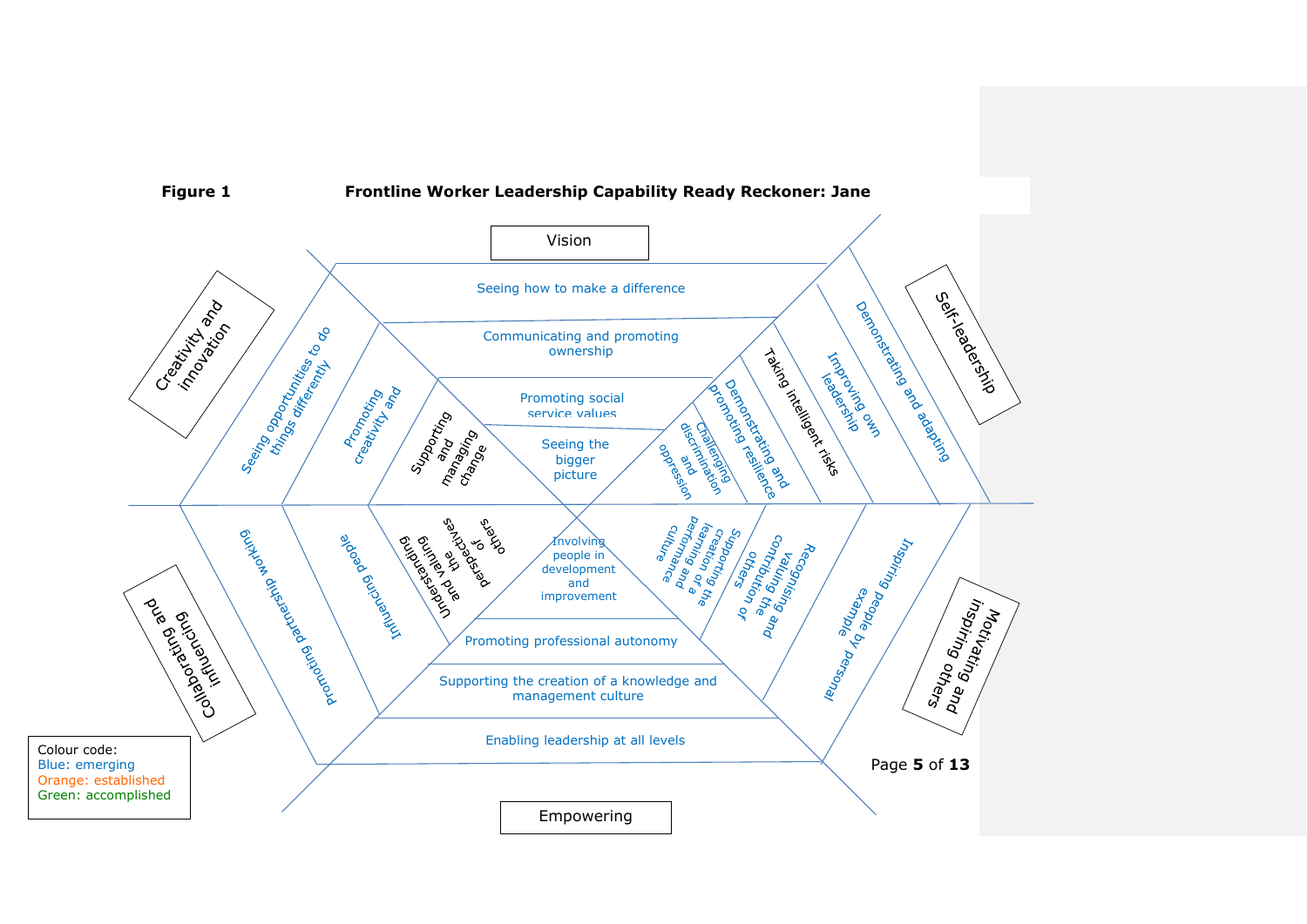### **SCQF level 7 Accomplished leadership practice: Luke**

Luke is a practitioner in a residential care home for adults with learning disabilities aged 18-30. He has completed his SCQF level 6 and is to start working towards his SCQF level 7 Social Services and Healthcare. His career goal is to become a residential care manager, eventually working towards a higher qualification.

Luke works with his line manager, Shirley, to identify the NOS appropriate to his job role. He decides to start with the mandatory NOS and chooses the following optional NOS to complete his SVQ:

| SCDHSC0328 Contribute to the planning process with individuals                         |
|----------------------------------------------------------------------------------------|
| SCDHSC0329 Support individuals to plan, monitor and review the delivery of<br>services |
| SCDHSC0332 Promote individuals' positive self-esteem and sense of identity             |
| SCDHSC0336 Promote positive behaviour.                                                 |

As he is interested in moving into management, Shirley suggests that as well as working towards the NOS he also collects evidence for the accomplished leadership capability indicators for frontline workers.

As a first step, Luke and Shirley examine the leadership capability ready reckoner to find the direct links with the NOS and the leadership capabilities. Luke colours in the reckoner as a reminder of the leadership capability indicators (see Figure 2). He examines the leadership capability grids for the mandatory and optional NOS he has chosen to see where the performance and knowledge may (indirectly) link with the leadership capability indicators. While he is collecting evidence for the NOS performance and knowledge he keeps in mind how it may also demonstrate the leadership capability indicators as shown on the grids. Luke records his evidence on the leadership capability evidence record against the leadership capability themes. By the end of his SVQ he has evidence to demonstrate competent performance against the NOS for his SVQ and that he has achieved the accomplished leadership capability indicators for frontline workers.

Page **6** of **13**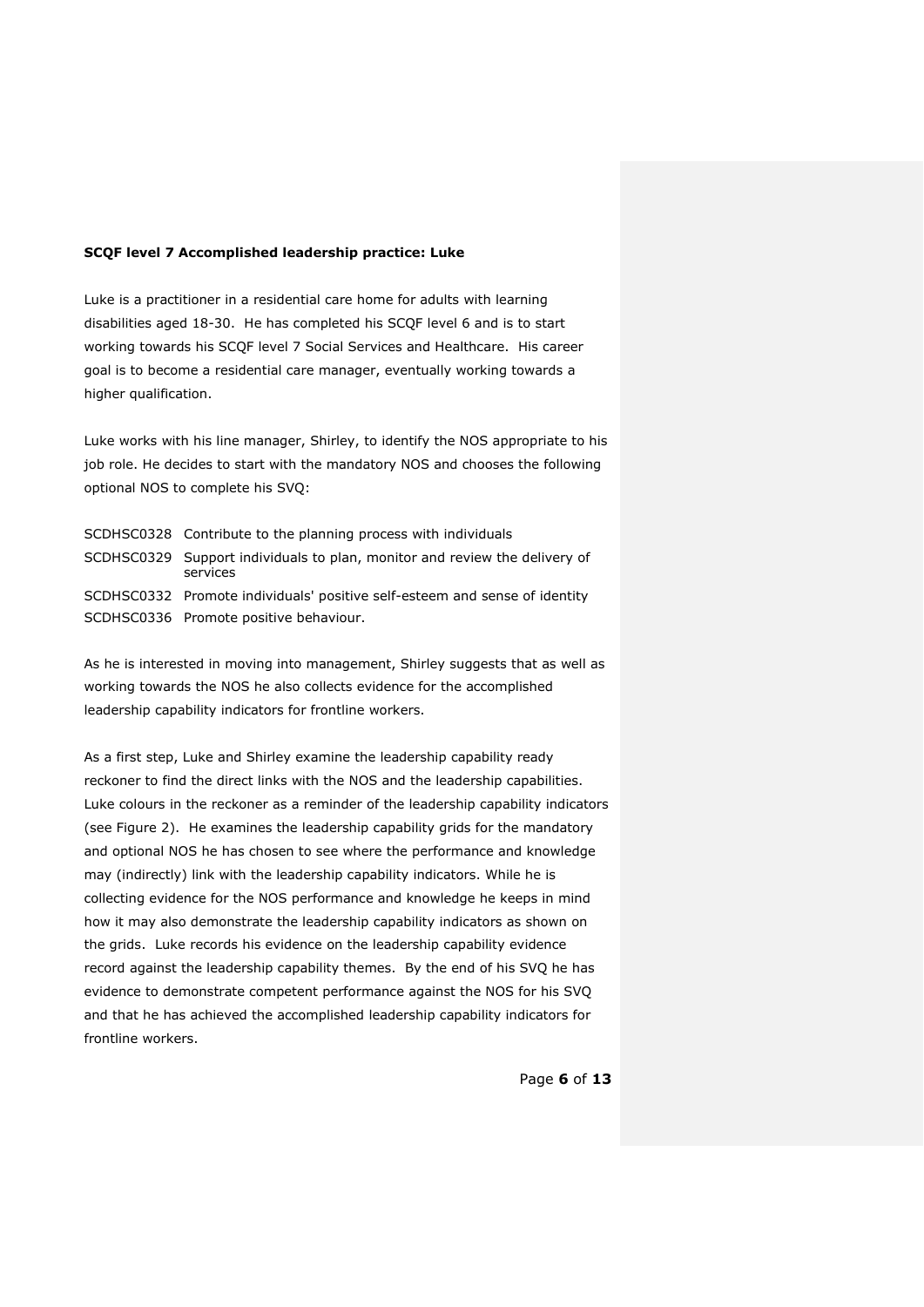# **Figure 2 Frontline Worker Leadership Capability Ready Reckoner: Luke**

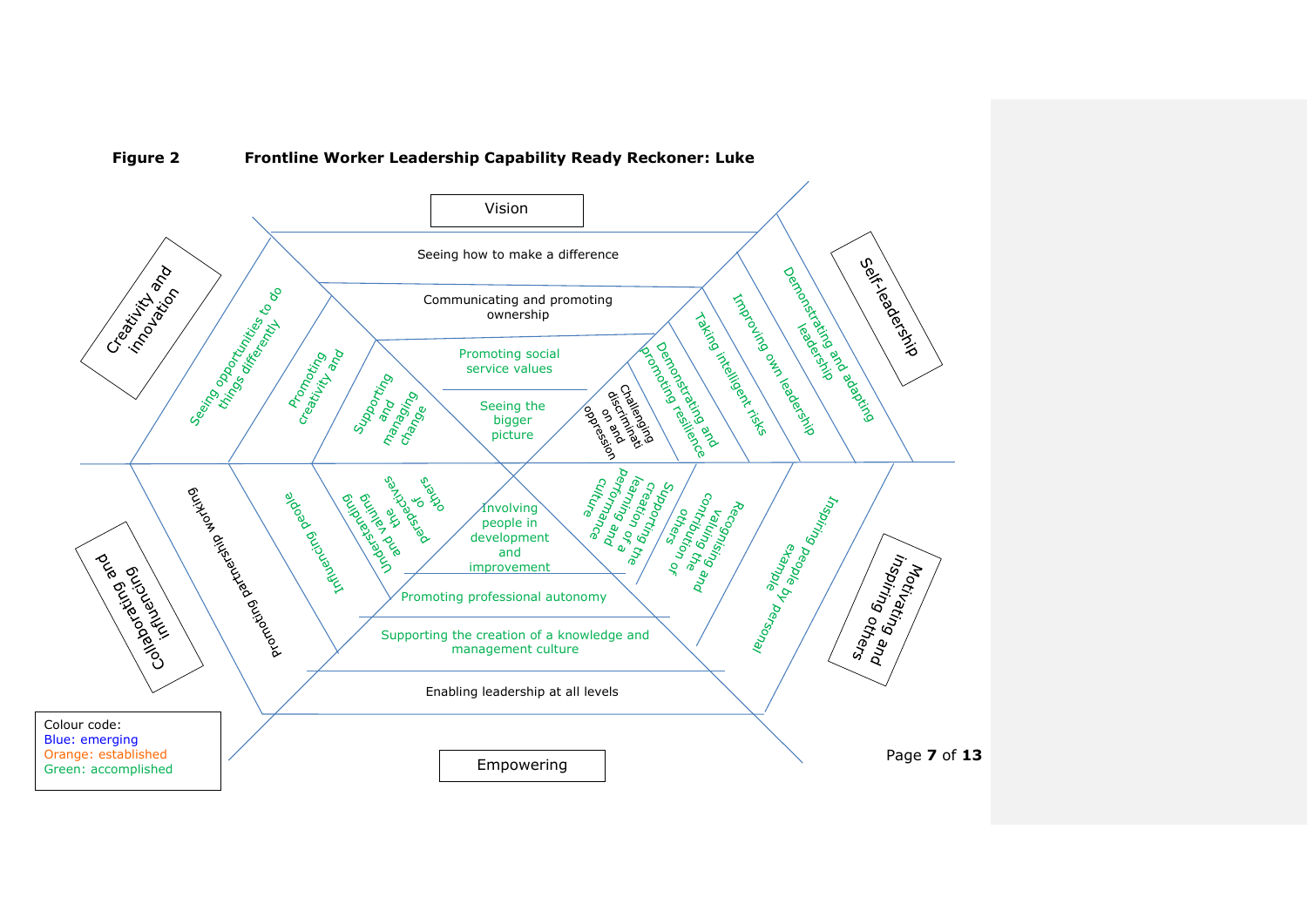### **SCQF level 7 Accomplished leadership practice: Moira**

Moira is a new family worker and works in the community supporting a number of families. One of her main responsibilities is for young adult parents with a range of physical, mental health and learning disabilities. She works closely with colleagues who work in children's services and she has to work within a multidisciplinary team for all her cases. Moira has a degree in social policy and is keen to progress but cannot start her SVQ for six months because of the organisation's probation policy. She has also volunteered as an independent representative in the past so is interested in taking this further.

She meets her manager who suggests it would be useful if she works towards the accomplished leadership capabilities indicators for frontline workers while she waits to start her SVQ. They agree this would allow Moira to become familiar with the NOS in the SVQ while at the same time giving her something to work towards to develop her leadership capabilities. They decide to look at the NOS in the SCQF level 7 in Social Services and Healthcare and choose four NOS optional units Moira is likely to use for her SVQ.

| SCDHSC0329 Support individuals to plan, monitor and review the delivery of |
|----------------------------------------------------------------------------|
| services                                                                   |

- SCDHSC0332 Promote individual's self-esteem and sense of identity
- SCDHSC0368 Present individuals' preferences and needs
- SCDHSC3100 Participate in inter-disciplinary team working to support individuals

Using the appropriate leadership capability grids for the NOS she has chosen Moira identifies where the accomplished leadership capabilities link directly or indirectly with the performance and knowledge within the NOS. Moira uses the leadership capability ready reckoner colour coding system for the accomplished stage to see where the leadership capabilities have a direct link. She realises that across the NOS she has chosen there are many direct links to the accomplished leadership themes of capability (see Figure 3).

She uses this information as the basis for a discussion with her manager about how she will work towards the accomplished leadership capabilities indicators for

Page **8** of **13**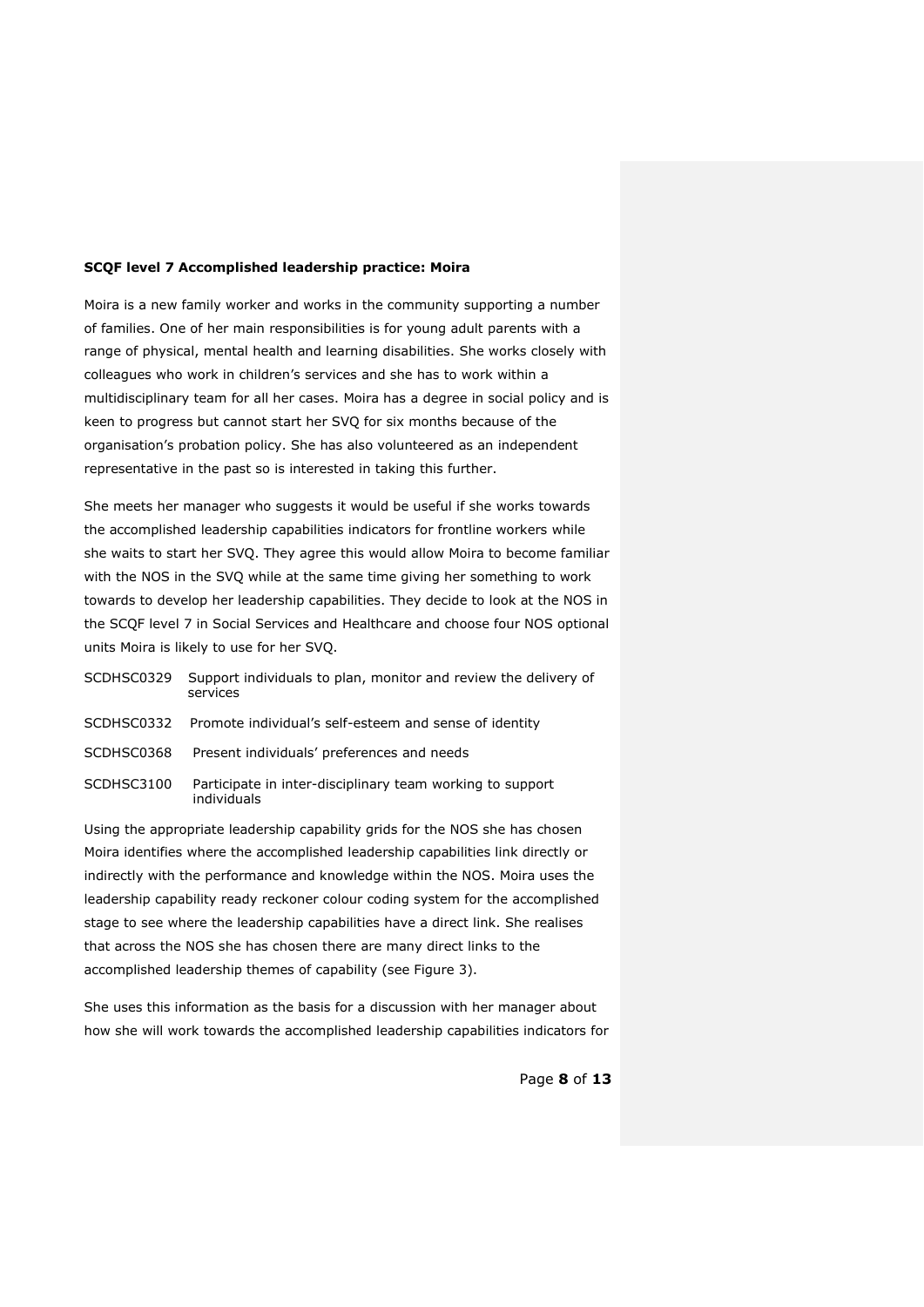frontline workers. When working towards the leadership capabilities Moira records her evidence using the leadership capability evidence record against the leadership capability themes.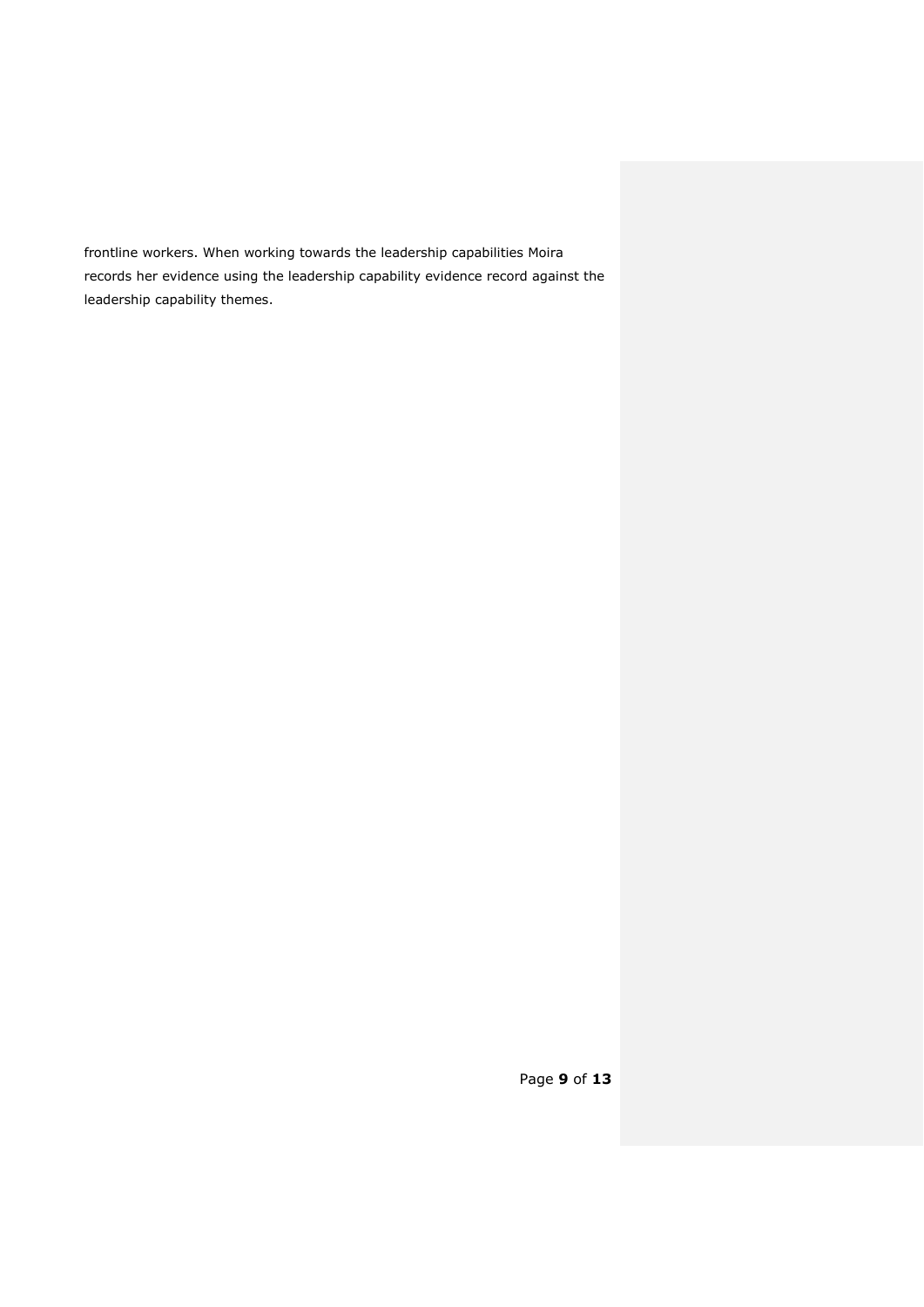

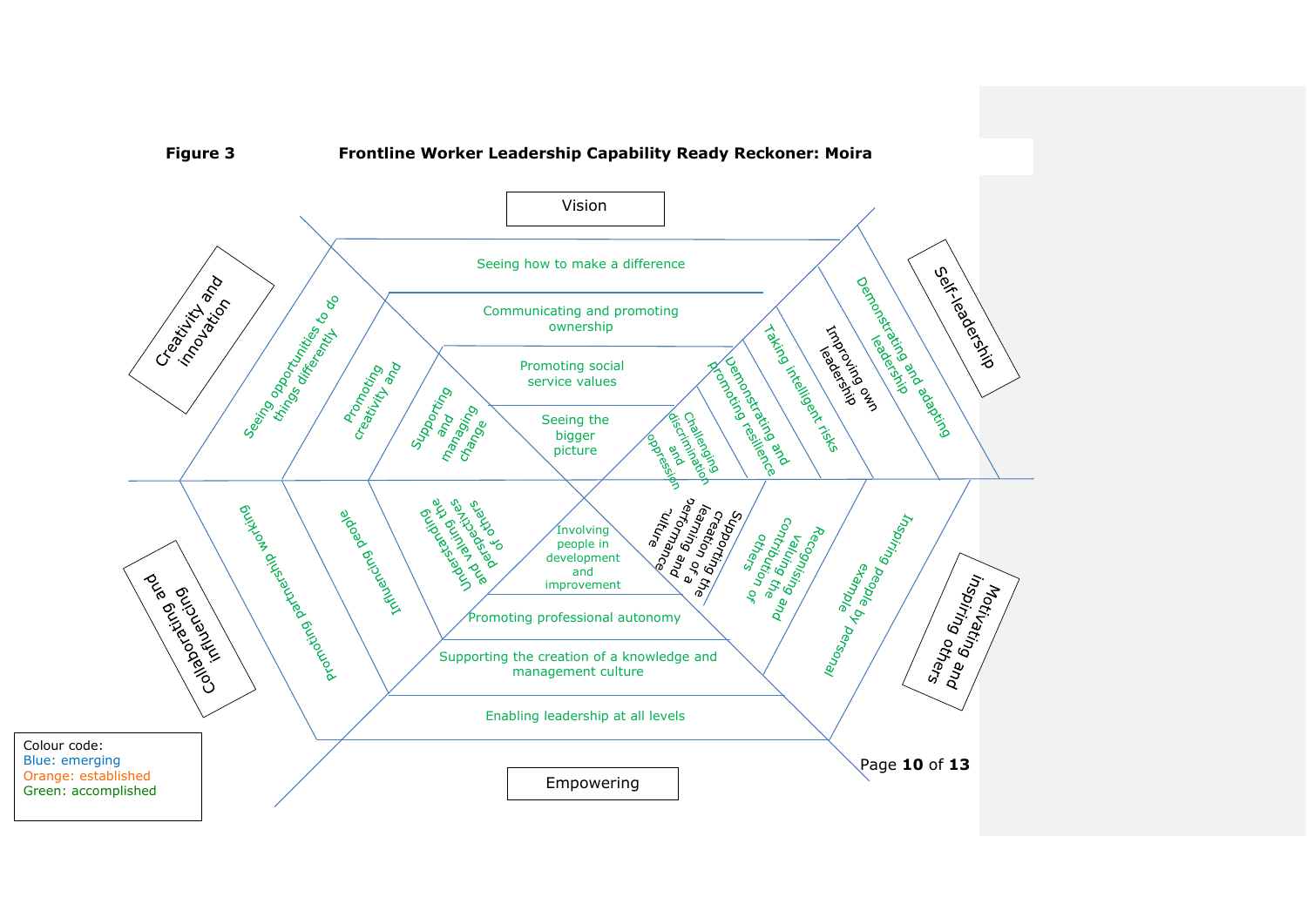### **SCQF level 9 Established and accomplished leadership practice: Ashley**

Ashley is a care manager for a large housing association which provides support in the community alongside supported housing for older adults. Ashley has progressed from a housing support worker seven years ago and is hoping to start his SVQ 4 Social Services and Healthcare at SCQF Level 9. His aim is to move into senior management in the organisation.

Ashley and the human resources (HR) manager meet the training provider assessor, Angela, to discuss Ashley's job and identify the most appropriate optional NOS for Ashley to work towards in his SVQ. They agree:

SCDHSC0414 Assess individual preferences and needs

SCDHSC0415 Lead the service delivery planning process to achieve outcomes for individuals

SCDHSC0422 Promote housing opportunities for individuals

SCDHSC0430 Lead practice to reduce and prevent the risk of danger, harm and abuse.

As Ashley wishes to progress further and leadership capabilities are essential in his role the HR manager suggests that at the same time as collecting evidence for the SVQ he could also generate evidence towards the accomplished leadership capability indicators for managers.

Ashley colours in the leadership capability ready reckoner to see where his current practice fits with the stages of the leadership capability indicators for managers. He can see from his self-assessment that he is at the established and accomplished stages of the leadership capability indicators (see Figure 4). He uses this as the basis for a discussion with his HR manager and the assessor to decide the best way to develop his leadership capabilities to make sure he achieves them all by the end of the SVQ.

Ashley uses the leadership capability grid for each unit he will be working on to see where the performance and knowledge requirements for each NOS link with the leadership capability themes and records evidence using the leadership capability evidence record.

Page **11** of **13**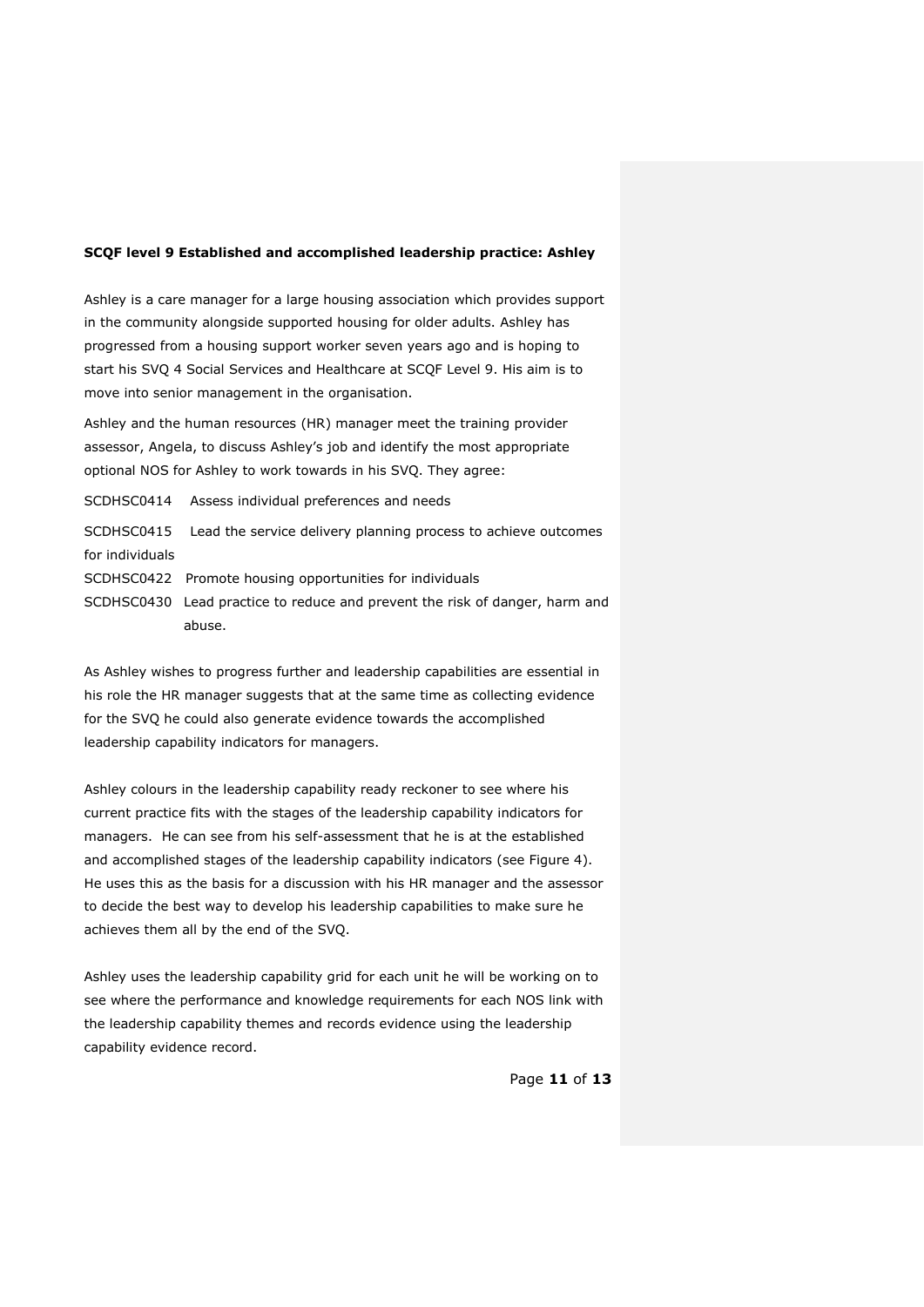On completing his SVQ Ashley will have evidence of competent performance against the SVQ NOS and the leadership capabilities indicators for managers, which his HR manager says will stand him in good stead when applying for a senior manager post.

Page **12** of **13**